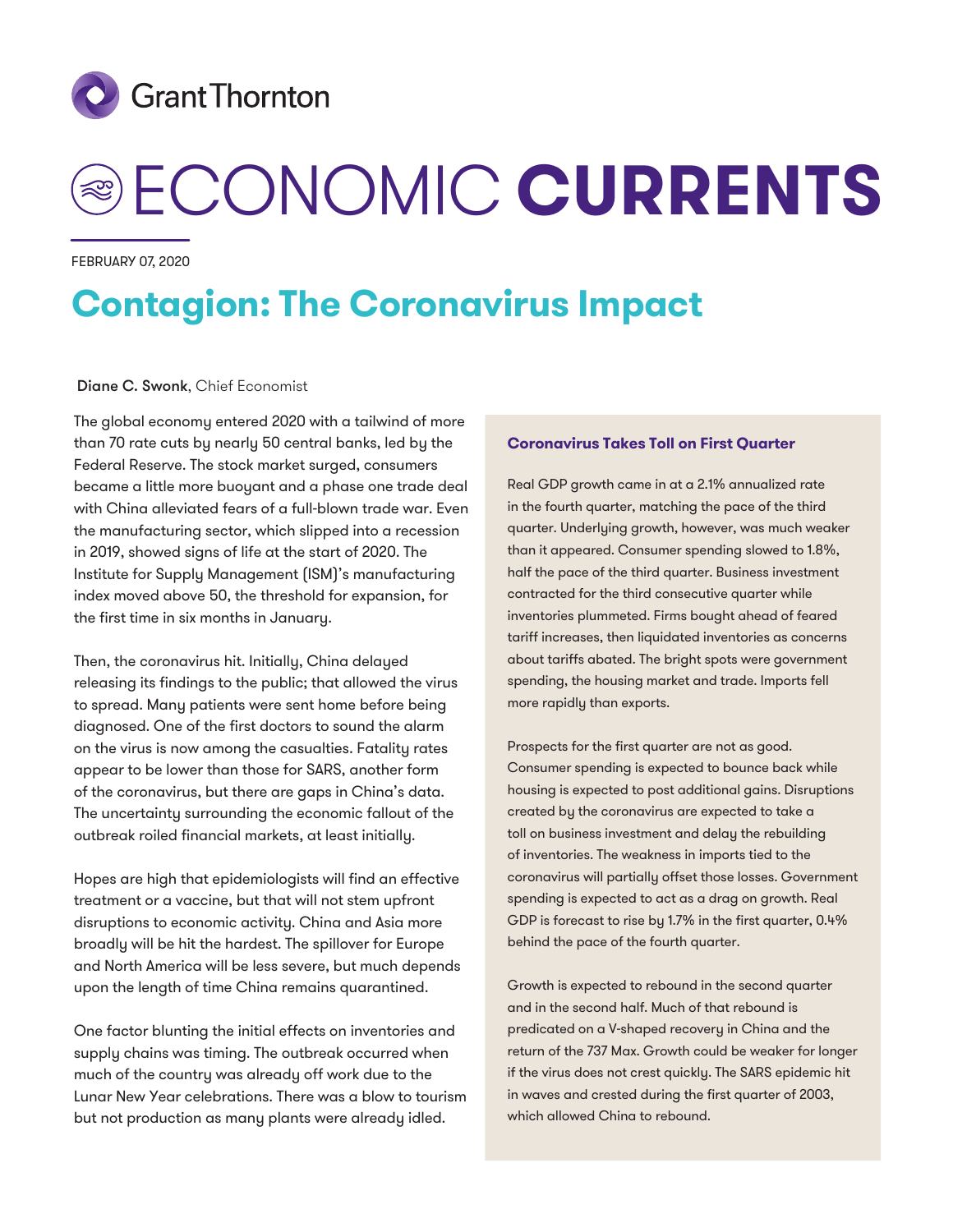The length of time plants are idled will determine the magnitude of disruptions. We are assuming that much of China's retail, tourism and production capacity will be shuttered through mid-March. The only silver lining is that China has a lot of excess capacity with underutilized labor that can be put to work rapidly to recoup losses after the worst of the infection has abated.

The only benchmark we have is the SARS epidemic of 2003. Growth decelerated in China from an 11.1% pace in the first quarter to 9.1% during the height of the outbreak in the second quarter and then rebounded in the third quarter. Upfront costs will be greater this time around. China was a smaller economy with fewer linkages to the rest of the world in 2003. It was also ramping up instead of combating a slowdown. High debt loads are undermining China's ability to stimulate. China asked banks to lower interest rates and extend repayment plans for their worst affected customers.

This edition of *Economic Currents* examines the likely impact of the coronavirus on the U.S. economy, by sector. The blow to growth will be small and largely offset as long as the outbreak is short-lived and quickly contained. A longer quarantine, with sequential waves of contagion, would be much more detrimental to the U.S. and the global economy. The contagion rate slowed in the days leading up to the writing of this report but the World Health Organization (WHO) cautioned that the figures "could go up again." Singapore has reported cases with no links to travel to China.

The IMF forecast for 2019 before the outbreak of the coronavirus was for a "[tentative stabilization.](https://www.imf.org/en/Publications/WEO/Issues/2020/01/20/weo-update-january2020)" Global growth was forecast to move up from 2.9% in 2019, the weakest since 2009, to 3.3% in 2020. Gains would have been stronger if not for a large downdraft in growth in India. Fires in Australia were another headwind at the start of the year. The losses due to the coronavirus in China could easily push growth down to 3% in 2020. (See chart on next page.) China, the Philippines and Japan have already committed to stimulate their economies to blunt the expected blows. A longer quarantine of China would require more countries to stimulate and could shave even more from global growth, making 2020 the weakest year since 2009.

This is in addition to the fear triggered by the virus. Xenophobia has surged since the outbreak, which will only add to the rise in nationalism and backlash to trade and immigration that we are already seeing. The uncertainty we had hoped would abate in the wake of the phase one deal with China has just escalated again.

## A Modest Slowdown

The chart below shows the forecast for U.S. growth in 2020. Annual growth is expected to slow from 2.3% in 2019 to 2.0% in 2020. The disruptions triggered by the coronavirus are short-lived and largely concentrated in the first half of the year. A return of production of Boeing's 737 Max will ostensibly provide an extra lift to growth later in the year. Risks are to the downside.





GDP Percent Change, Annualized Rate

Source: Bureau of Economic Analysis, Grant Thornton LLP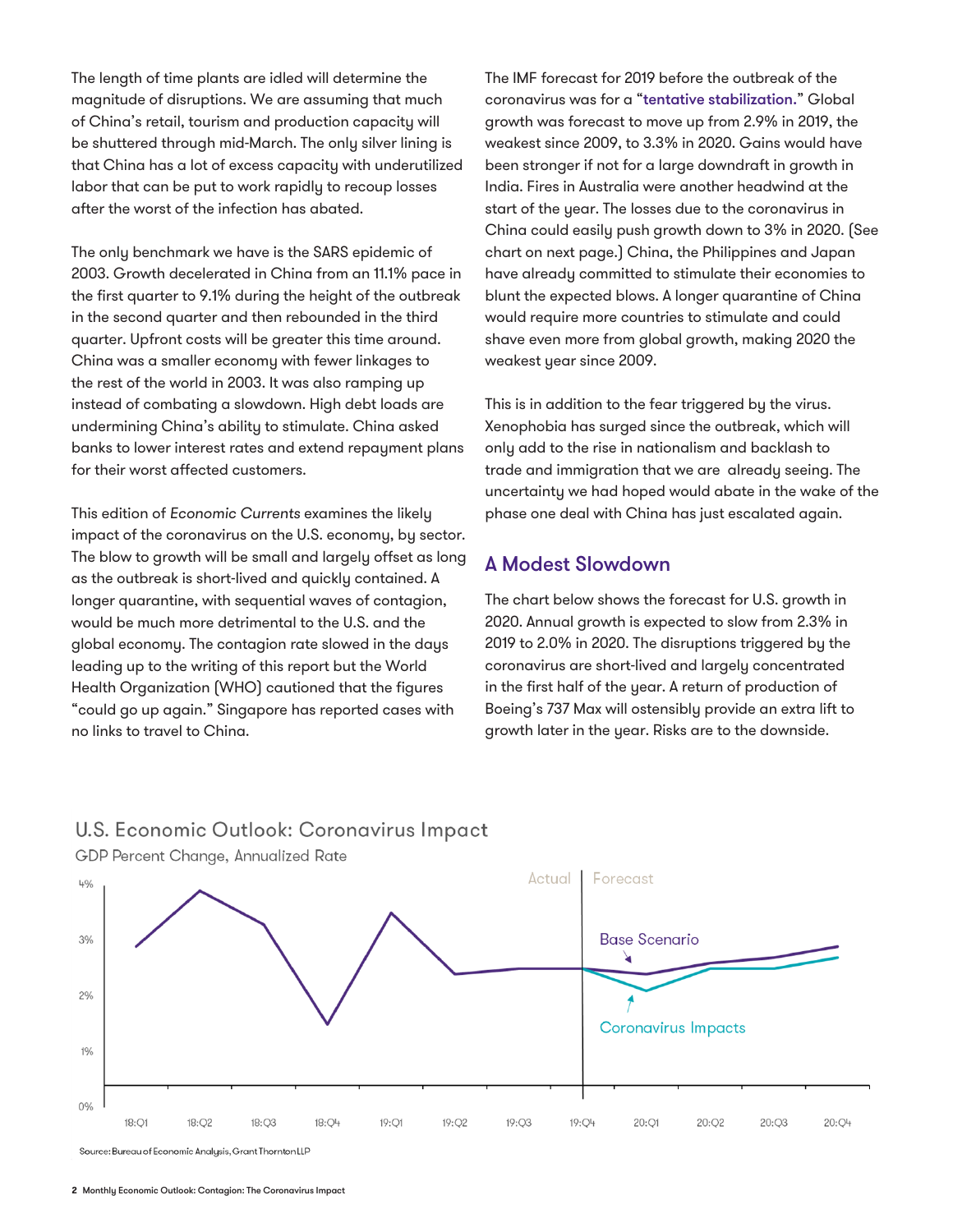The assumption is that many countries will be forced to stimulate, should a broader slowdown appear imminent. Synchronous use of monetary and fiscal levers are more powerful than stimulus in isolation. The heads of both the Federal Reserve and the European Central Bank have voiced concern over the limits of monetary policy alone.

#### **Consumer Spending Slows**

Consumer spending is expected to moderate a bit in 2020. Employment growth should slow after a weatherinduced surge in January, while wage gains stay in the 3% range. Job openings actually fell at the end of 2019, while average hourly earnings hovered at 3% at the start of 2020. Gains were uneven. The largest swing in wage growth over the year was in the information sector, which includes Silicon Valley. They slowed to a 3.1% annual pace in January from a red-hot 7.2% gain a year ago.

The weakness associated with the coronavirus will be concentrated in travel, tourism and luxury retail. Chinese tourists play a critical role in spurring business at retailers from Fifth Avenue to Rodeo Drive.

The recent surge in mortgage refinancing and drop in oil prices could provide some offset to that weakness. Spending on remodeling and repairs has picked up. OPEC has been attempting to cut production to stem the decline in oil prices but Russia has balked.



# Global Economic Outlook:

#### **Housing Picks Up**

Home buying and building is expected to eke out modest gains for 2020. Pending home sales have picked up significantly in recent months in the wake of a surge in mortgage applications. Tight inventories of entry-level houses are the largest constraint on sales. Prices are expected to accelerate, which will cut into the improved affordability due to lower mortgage rates.

Multifamily construction is expected to pick up slightly in 2020. The problem is the composition of growth. Builders have overbuilt luxury apartments, which is exacerbating the shortage of affordable rentals. Sadly, homelessness has risen, despite falling unemployment.

Fears of another epidemic could spur an exodus from China to major cities in the U.S. That could further strain housing supply and exacerbate price pressures.

#### **Business Investment Remains Lackluster**

The greatest casualty of the coronavirus is business investment, which has already suffered from weak growth abroad and trade wars. Business investment is expected to contract for the fourth consecutive quarter in the first quarter of 2020, then rebound modestly during the remainder of the year.

The coronavirus is dealing a direct blow to supply chains, which are much more dependent on China than they were in the past. Hyundai in Korea has already had to idle plants because of disruptions to production in China. Large vehicle producers in the U.S. rely on more North American content but are not immune to the disruptions. Many middle-market suppliers to the vehicle industry rely directly on China for their components.

The reality of pandemics will accelerate the move of U.S. firms out of China and into other emerging markets; Vietnam and Mexico are expected to be the largest beneficiaries. Production is not likely to return to the U.S., especially given the strength of the dollar.

Separately, falling oil prices will hurt the shale industry, which has already seen a jump in bankruptcies. Larger oil companies are expected to continue to dominate the sector.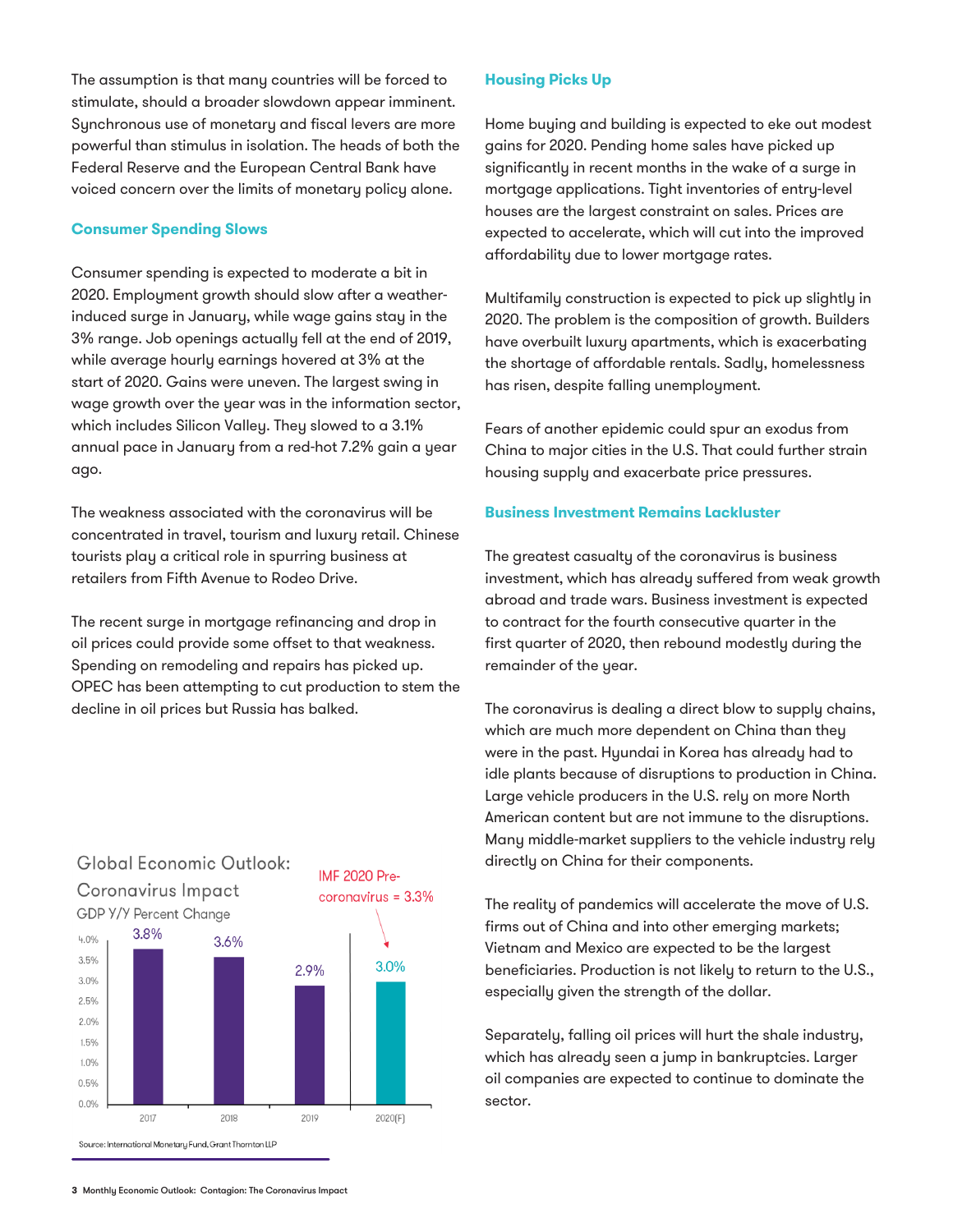#### **Inventories Bounce Back with a Delay**

A large restocking of inventories was hoped to boost growth in 2020. Disruptions to production due to the coronavirus will hinder that rebuilding. Efforts to find alternative suppliers will fall short. Contracts in place and the specialized nature of our imports from China make supply chain diversions more difficult.

#### **Government Spending Lags**

Government spending drags on overall growth in 2020. The federal budget for fiscal year 2019, which was approved in December, maintains but does not increase discretionary spending much; the fiscal 2017 and 2018 increases were larger.

Barring a full-blown epidemic, the coronavirus is not expected to affect government spending. There is growing concern, however, about whether previous cuts to the Centers for Disease Control and Prevention (CDC) budget are compromising our ability to respond to such threats.

#### **The Drag from Trade Dissipates**

Quarantines of entire cities, cancelled flights into, within and out of China will hamper both imports and exports. Imports to the U.S. are expected to slow more than exports given the lopsided nature of our relationship with China. We import more than we export to China; as those figures plummet, the trade deficit widens at a slower pace.

**Risks.** The global economy is poised to rebound fairly quickly from the disruptions associated with the coronavirus, but losses could compound if quarantines are extended. The result would hit global growth even harder than expected, which would take a toll on exports.

## Inflation Remains Subdued

The core personal consumption and expenditures (PCE) deflator is expected to move up from the lows we hit in 2019 but remain below the Federal Reserve's 2% target in 2020. Easier year-on-year comparisons and an acceleration in home prices are the main reasons. We could see shortages emerge as production in China is hit, but much of the rise in prices related to shortages will be offset by a depreciation in the yuan.

"The blow to growth will be small and largely offset as long as the outbreak is short-lived and quickly contained."

**Risks:** Weaker economic growth could cause lower inflation.

## An Accommodative Fed

Below-target inflation and cooler-than-desired wage gains are expected to prompt the Federal Reserve to cut rates at least once in 2020. Downside risks associated with the spillover from the coronavirus may force the Fed to act even more aggressively. The Fed is starting to realize that it has more tools to sustain the expansion than to right the ship once it capsizes.

Further complicating Fed actions in 2020 is a desire to stem recent balance sheet purchases to stabilize overnight lending operations. The risk is that those moves could be interpreted as a form of quantitative tightening, despite efforts by the Fed to counter those views.

**Risks:** The Fed is walking a tightrope, wanting to sustain the expansion without stoking more asset price bubbles. The result will leave financial markets more vulnerable to shifts in monetary policy.

## Treasury Yields Edge Higher

The 10-year Treasury yield dropped as investors fled to the safety of U.S. government debt in response to the initial reports of the coronavirus. The yield curve - the difference between 3-month and 10-year Treasury yields - inverted temporarily as the virus spread. Those shifts are expected to unwind as the economic drag from the coronavirus plays out.

**Risks.** The risks are that the coronavirus persists longer and that the flight to safety intensifies. Yield curve inversions could become more common, but lessons from Japan have taught us they may not represent the same kind of warning flag for a recession as they once did; yield curve inversions are more common when interest rates are already so close to zero.

**<sup>4</sup>** Monthly Economic Outlook: Contagion: The Coronavirus Impact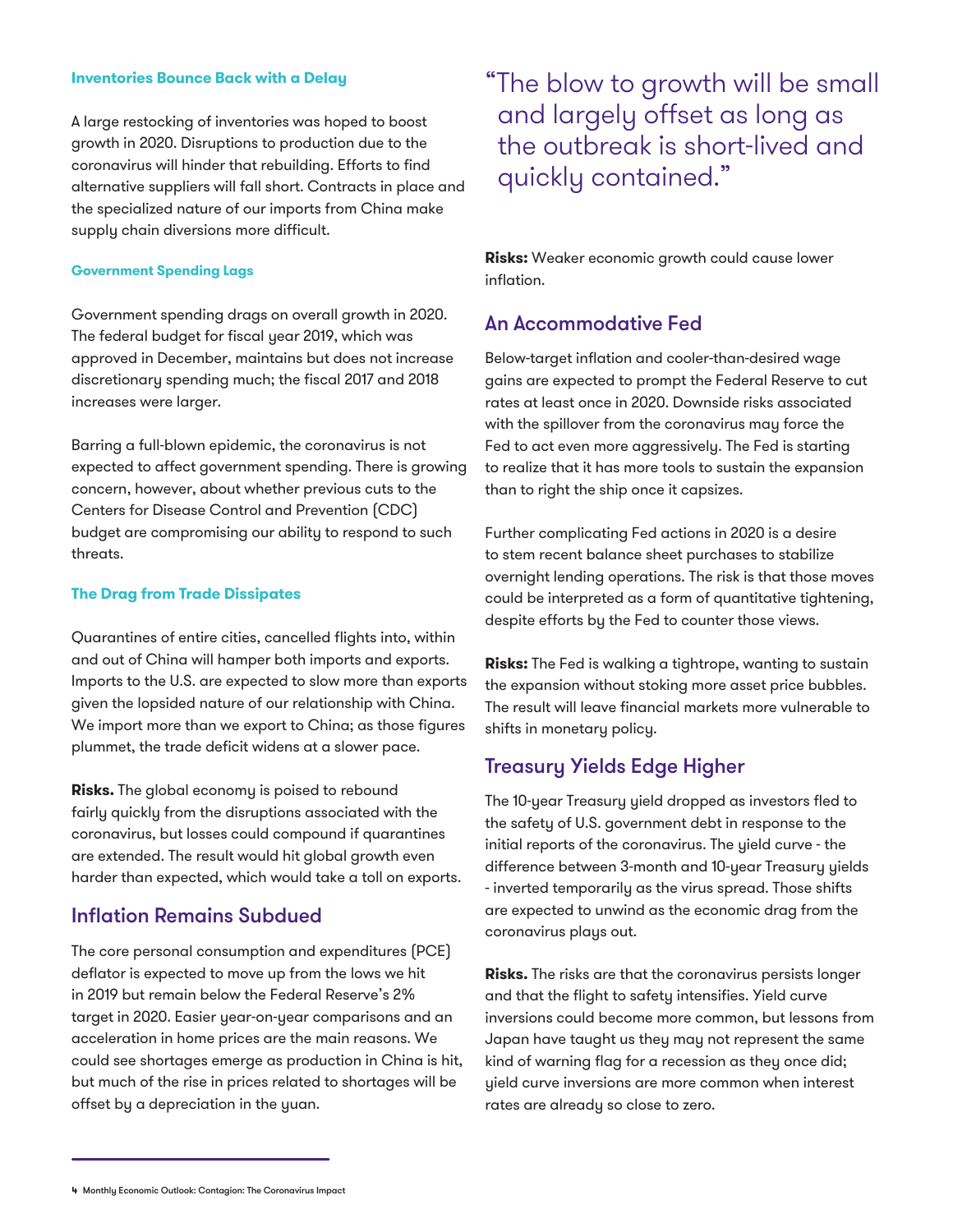# Stock Market Volatility Picks Up

The S&P 500 surged by nearly 30% in 2019. A modest slowdown at home coupled with a blow to growth in Asia is expected to take a fairly large toll on profits in 2020. A larger percentage of what is sold by U.S. multinationals in China is produced there. The S&P 500 should move up only marginally in the months to come - less than 2%. (So far, Wall Street hasn't received the memo.) Volatility should rise as the hit to profits is realized; the longer quarantines last, the larger the blow.

**Risks:** Downside risks to growth combined with efforts to stem Treasury bill purchases by the Fed could roil markets. It may be a good time to hold a little more cash. (I am not putting any in the mattress yet.)

# Bottom Line

The expansion has proven to be remarkably resilient with the help of the Federal Reserve. We have effectively fought off: surging oil prices, downgrades to U.S. debt during a showdown over raising the debt ceiling, a sovereign debt crisis in Europe, the taper tantrum following the Fed's push to slow the pace of QE, trade wars, a sharp slowdown in global growth and crippling partisanship. That is reassuring as we encounter yet another potential setback.

The U.S. economy appears poised to weather the incoming storm. The Fed can cut more, but not by much. We are only six quarter-point cuts away from zero. I remain cautiously optimistic, but have learned that hubris can be dangerous this late in an economic cycle.

**<sup>5</sup>** Monthly Economic Outlook: Contagion: The Coronavirus Impact